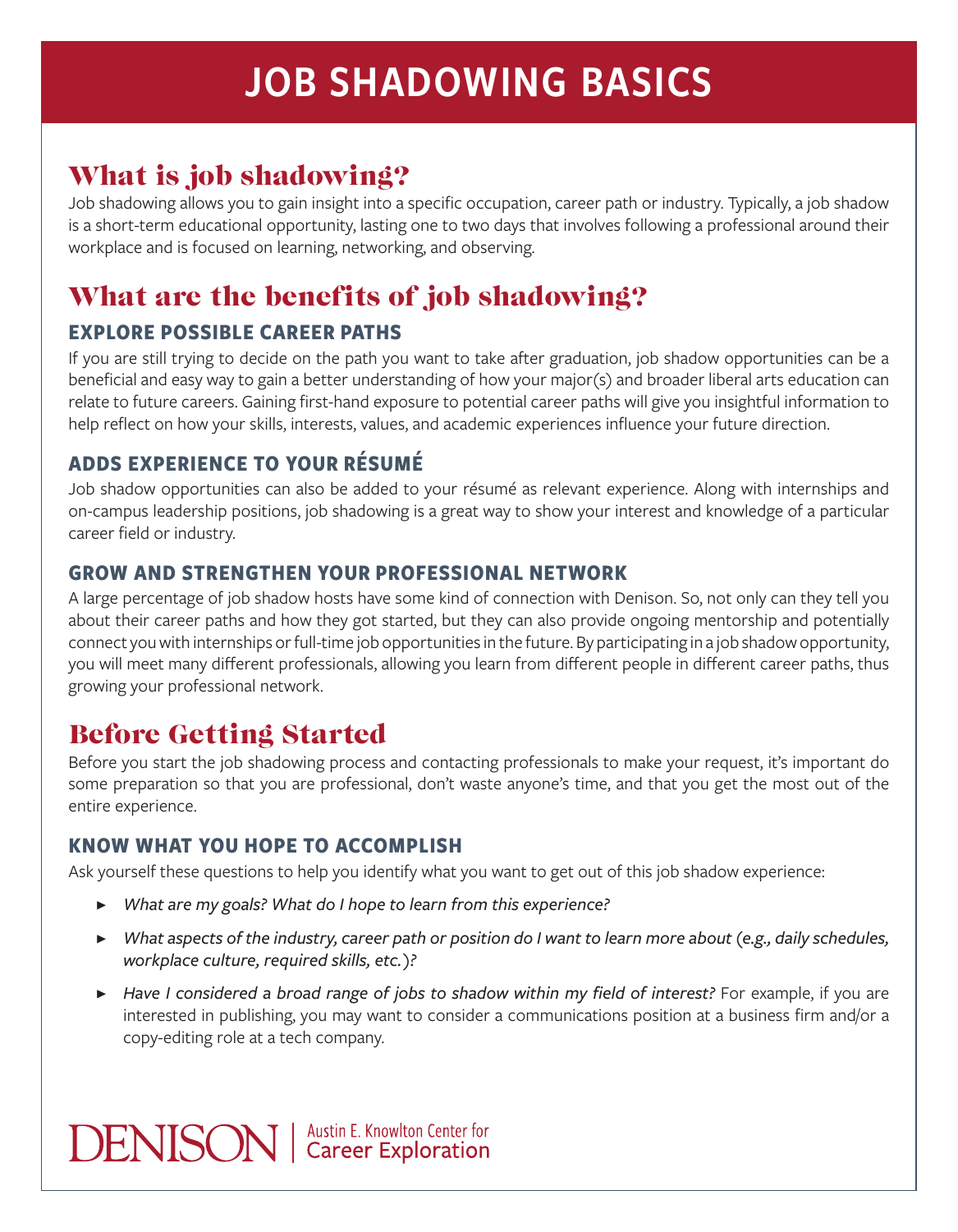#### **DO SOME RESEARCH ON THE INDUSTRY, CAREER PATH OR PROFESSION**

Having some general knowledge about the industry and profession will help you identify potential professions or career paths to explore more in depth. This will also help you narrow down a list of professionals to contact to make your request.

#### **UPDATE YOUR RÉSUMÉS AND LINKEDIN PROFILE**

Make sure that your résumé and LinkedIn Profiles are updated. Because you will be in direct contact with professionals who may want to learn more about you, having an updated résumé you can hand out and a well-crafted professional pitch on your LinkedIn profile is highly recommended.

# The Job Shadowing Process

#### **STEP 1: IDENTIFY A PROFESSIONAL TO SHADOW**

Using Knowlton Center resources, start searching for individuals you may know in a particular career path, profession, or industry whom you would like to connect with and possibly shadow. Create a list of individuals with their job title/ profession, company name, and contact information.

#### **STEP 2: CONNECT WITH THE PROFESSIONAL**

Asking to shadow a professional should not be your first contact with the individual. Typically, you want to have some kind of existing relationship before asking to shadow them. A great way to establish a relationship is by conducting an Informational Interview. If the conversation goes well, you could follow up with a request to shadow them.

#### **STEP 3: MAKE THE REQUEST**

Once your connection with the professional has been established, ask if you could shadow them to learn more about their profession. Be sure to include an expression of your interest, as well as a brief description of what you're hoping to learn from the experience. See an example email message on the next page.

#### **STEP 4: PARTICIPATE IN THE EXPERIENCE**

On the day of your shadowing experience, be sure to arrive on time at the correct location and dressed appropriately (these details should be communicated BEFORE you arrive at the workplace). Be prepared with questions to ask throughout the day. Make sure you are polite and professional with everyone you meet. Also, be ready for anything; some shadowing opportunities may be like extended informational interviews, while others may allow you to work on actual projects and tasks.

#### **STEP 5: FOLLOW UP**

Send a thank you email or card after your job shadow experience. Share something you learned or a particularly memorable moment from your experience. Be sure to thank your host for their time, and ask any follow-up questions you may have. Be sure to also connect with anyone else you met during the experience on LinkedIn, as they can now be part of your professional network.

### Sources for Identifying Professionals

#### **LINKEDIN**

Make sure to join the official Denison group on LinkedIn, as all members of the Denison community are welcome. As a member of the Denison LinkedIn group, you can view profiles and send messages to other members. Also, the "Find Alumni" feature allows you to search based on location, major, industry, and more.

#### **WISR**

Through Wisr, Denison's online tool for students to connect with alumni and parents in their field of interest or desired city, you can easily search for individuals who have indicated they are willing to host a job shadow experience.